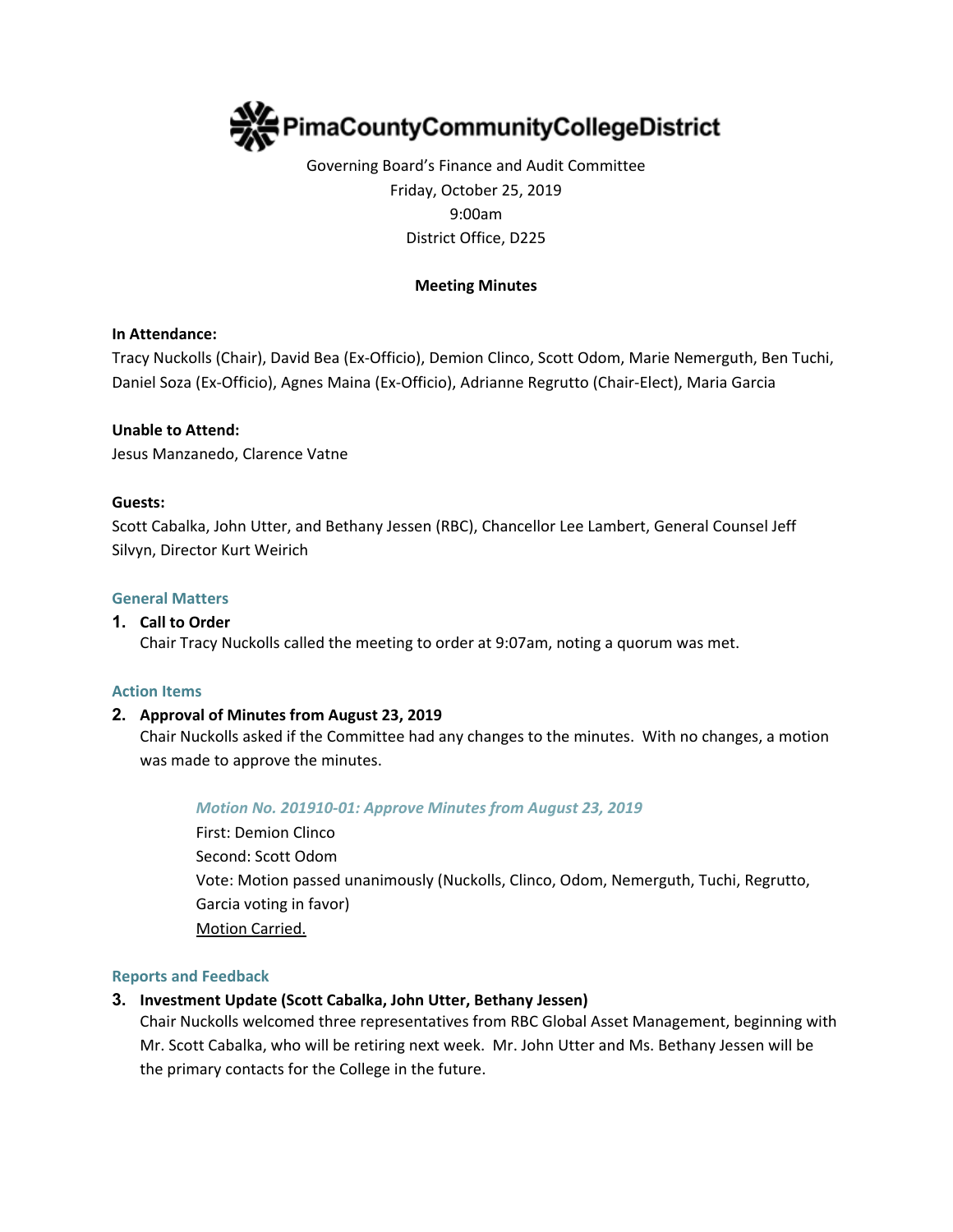The conversation continued with a review of the portfolio, including a conversation on returns for funds that may be held in investments over the next year. There are signs of growth, including employment rates and consumer confidence, in the economy.

Mr. Ben Tuchi inquired about how the investments are allocated in relation to the maximum allocations defined by the College's investment guidelines. Mr. Cabalka explained the allocations, and Ms. Adrianne Regrutto requested a dashboard that would show the total assets in the portfolio compared with the allocations allowed by the investment guidelines. RBC will compile a report in this format to be shared with the Committee in the next week. Mr. Scott Odom inquired about the types of securities in the portfolio.

Prior to this meeting, the representatives from RBC met with Dr. David Bea, Mr. Daniel Soza, and Ms. Agnes Maina to discuss the yield curve in light of any potential economic downturn. The College has been diligently improving investments, as the returns are important from a cash management and an expenditure limitation standpoint. Mr. Cabalka stated that changes in the federal rates would have a large impact. Mr. Utter noted that liquidity should be looked at as an asset class, and there should be a balance. The College uses the state's Local Government Investment Pool and maintains reserves in alignment with Board Policy 4.07.

Mr. Cabalka stated his appreciation for the engagement of and robust conversations held by this Committee. The Committee wished him luck on his retirement.

## **4. Chancellor Update (Lee Lambert)**

Chancellor Lee Lambert began with an anecdote about a recent conference he attended, in which he spoke to the progress made by the College. The formation of this Committee was a key component of the transformation.

Equity will continue to inform the vision of the College. Reducing work that should be automated will also better position the College to serve the workforce, and skilling, reskilling, and upskilling will be key in addressing the deficiencies among current employees. Chancellor Lambert would like to have accessible resources available on mobile devices across the community.

Federal legislation may disrupt the current model of financial aid, and it is a matter of time for changes to align financial aid with 21st Century instructional models. As an example, the College is supporting short-term Pell, as this will better serve students. Student expectations are also changing, and the College must be prepared to meet their needs. Being all things to all people is no longer feasible and will not meet the needs of students.

Tackling the changes in general education, in light of online growth, will be a challenge as the College will need to reallocate resources to meet the growth. Straighterline is an external entity providing a new model for general education. Creating an Enterprise Risk Management (ERM) unit will help the College be aware of outside competitors like Straighterline and prepare for the market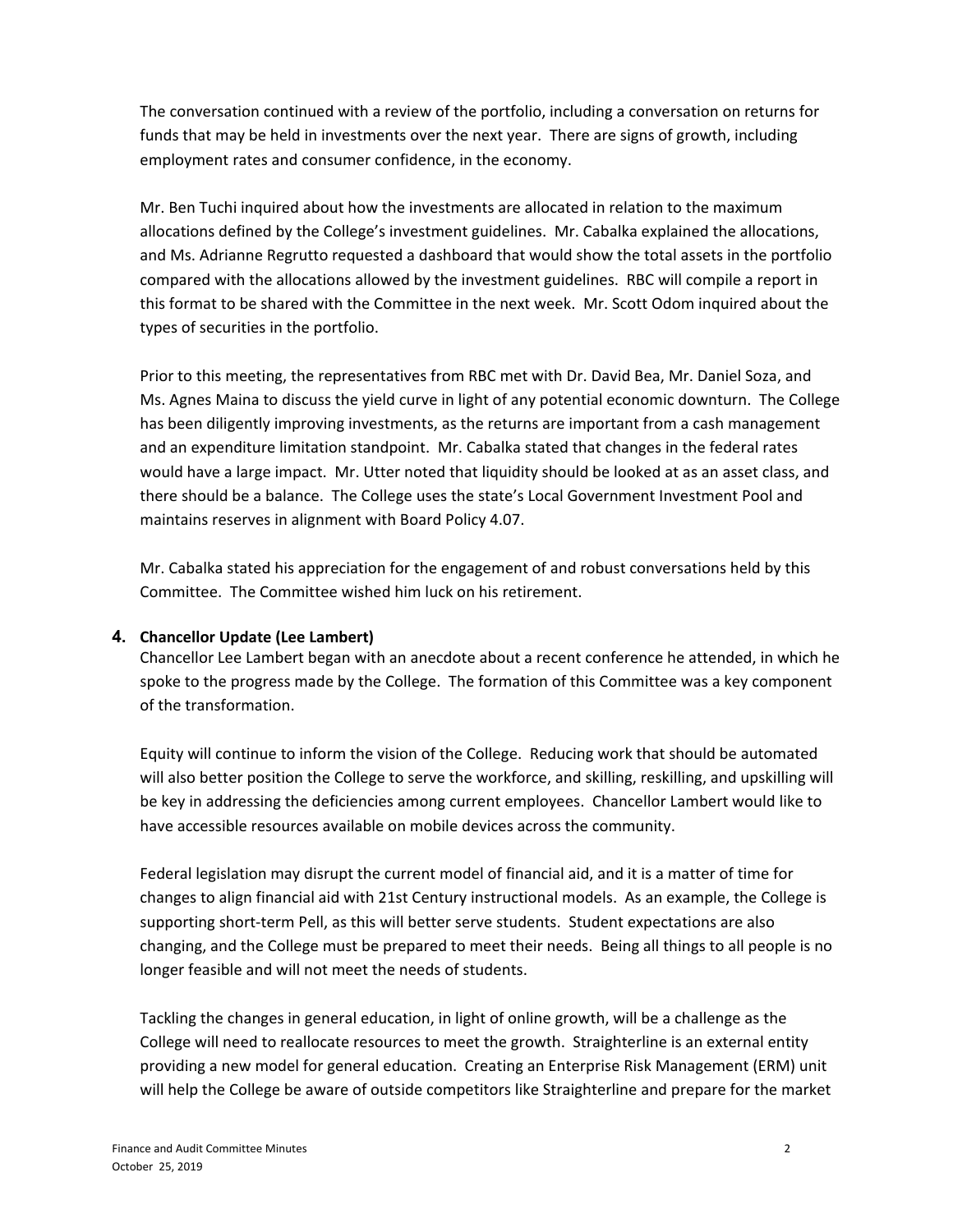to pivot. Mr. Demion Clinco asked the Chancellor to speak to recent conversations with a potential external partner to boost essential technology skills that can be utilized across a variety of College programs.

Ms. Regrutto inquired about physical changes to the College that will support these technological advances. The College will first grow square footage and then look to repurpose excess square footage through partnerships and lease opportunities.

Chair Nuckolls asked about program viability and review, and the progress made to align with these changes. Chancellor Lambert explained the progress, in which some lower-enrolled programs have been inactivated; the next steps will be difficult but will require inactivation of programs and teachouts and will enable reallocation of personnel and financial resources to growth areas.

Dr. Tuchi mentioned predatory practices, especially related to for-profit institutions that have the ability to hone in on specific focus areas. Chancellor Lambert spoke to the creation of targeted programs to meet student demand while remaining conscientious about student debt. Finding more opportunities for employers to pay for programs are also an option. Finally, realigning curriculum to meet a more realistic timeline, or creating cohorts of full-time students, are also strategies.

Given the need to be adaptable, responsive, and flexible, Chair Nuckolls inquired about the ability of the College to be responsive to needs. Dr. Bea noted there are strategic initiatives funds, seed funds for new designated programs, and out-of-cycle capital funds. Chair Nuckolls inquired about allocations of personnel, and Dr. Beak spoke to the HR Consultant model, which partners HR strategically with the units in creating staffing plans. Faculty utilizes an allocation model, allowing full-time equivalent positions to be repurposed for disciplines with a need for faculty. Chancellor Lambert noted the need to be proactive with recruitments and to examine full- and part-time faculty models. Professional development funds are also being redirected to provide training for a larger group rather than at the request of an individual.

Mr. Clinco inquired as to the ability to quickly develop and implement a program. Time varies, as it may be subject to curriculum process driven by the faculty in those areas. Accreditation is also a factor, as well as approval by the Department of Education. Prior Learning Assessment and Competency-Based Assessments are additional avenues for expedient program delivery.

Partnerships, such as the one between the College and Pearson, provide students outside of Pima County with the opportunity to take classes online. It is important to note that this does not reduce opportunities for local students, and revenues from online will optimally support face-to-face education.

Ms. Maria Garcia inquired about the move to 12-month faculty and the costs associated with the change. This is currently a formative conversation, and the expenditures will likely be offset by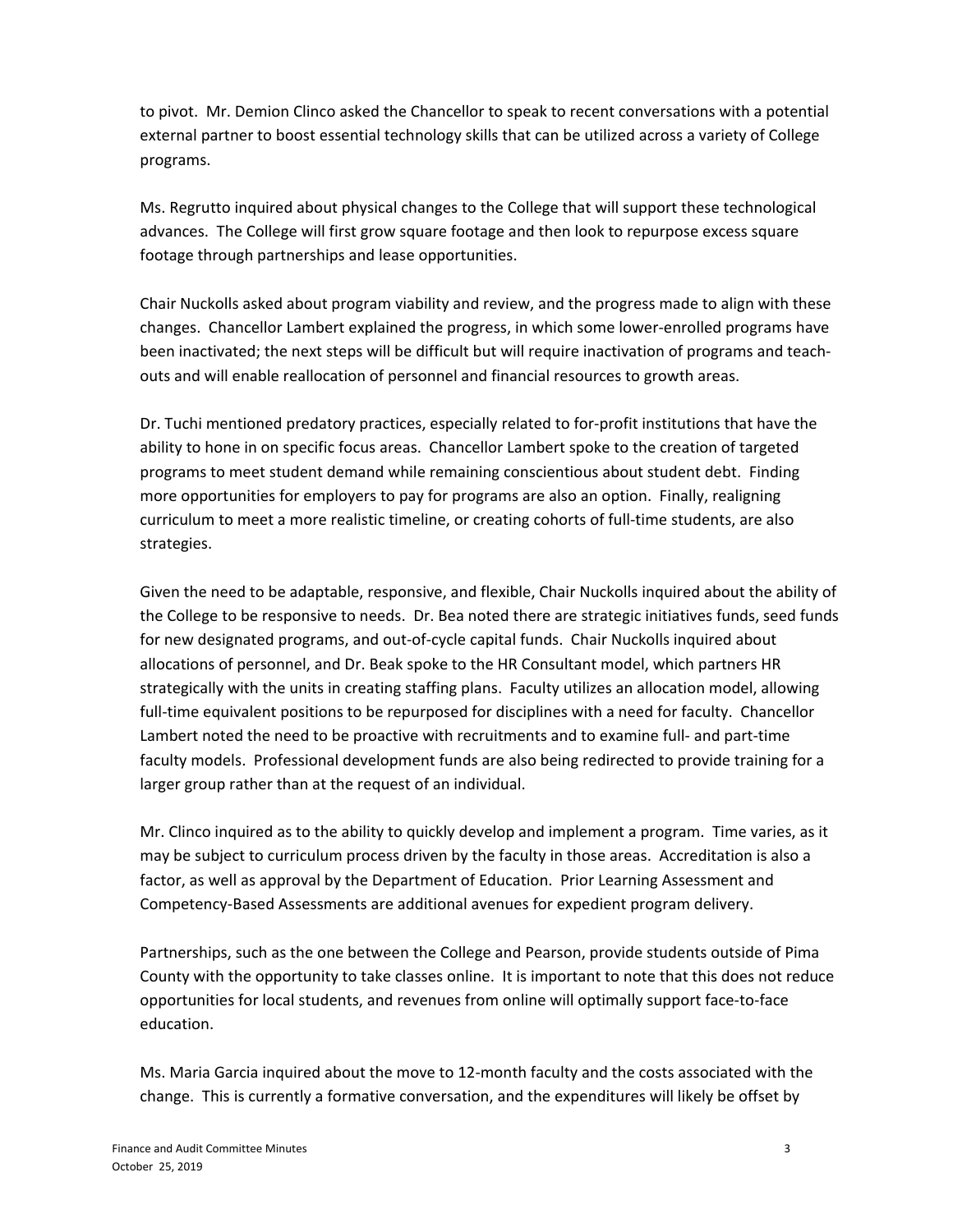increased enrollment and expenditure limitation (EL) capacity. Changes to EL are in discussion with the legislature. Chancellor Lambert noted the significance of legislators recognizing the need for EL relief, especially related to the College as opposed to the way the College was viewed by external constituents.

## **5. Budget Forecast - Preliminary Model (David Bea)**

Dr. Bea introduced the materials shared with the Executive Leadership Team earlier this week, which include a set of parameters in the base budget related to the budget forecast. Some strategies discussed include utilizing Prop 301 funds, which are outside of EL, to fund workforce operations, as well as employing 13-month revolving debt structures for life-cycle replacement and deferred maintenance. Chair Nuckolls encouraged a review of revenue bond covenants related to any additional debt.

Traditional college-age cohorts are shrinking, and the College will need to make a big shift to address this factor as well as the items noted earlier by the Chancellor. Seeking additional revenues, including investment and contract revenues, will help. To address Ms. Garcia's earlier concern about funding 12-month faculty models, there are large inefficiencies in the classroom model related to scheduling and the need to finalize the pathways, which will ultimately lead to guaranteed scheduling.

Developing a pool for the outcomes of the classification and compensation study, as well as a future option for merit-based pay, are in process. The base budget is set to include no tuition increase, no raises, and a potential change to benefits contributions, as well as expenses estimated over the EL for FY21.

In looking at personnel resources, the College will be developing a better mechanism to demonstrate how personnel are allocated across the different programs rather by employee type. This will better demonstrate the positions related to those directly working with students.

Dr. Bea will be bringing BP 4.07, Cash Reserves, to this Committee at the December meeting to discuss revisions to the policy to better utilize reserves for strategic reinvestment back into the College. Dr. Tuchi inquired about the possibility of doing all of these things without a tuition increase, which would then lead to other conversations related to personnel or number of locations.

The Provost is leading a task force to look at educational materials and the potential for Open Educational Resources to reduce the overall cost of attendance. In the past, Student Government representatives have noted their understanding of minimal tuition increases; the students have highlighted the more difficult prospects of paying for textbooks.

Increasing marketing funds to continue the efforts from FY20 is a priority of the Board, as is finding more scholarship opportunities. Ms. Garcia noted the recent improvements in marketing.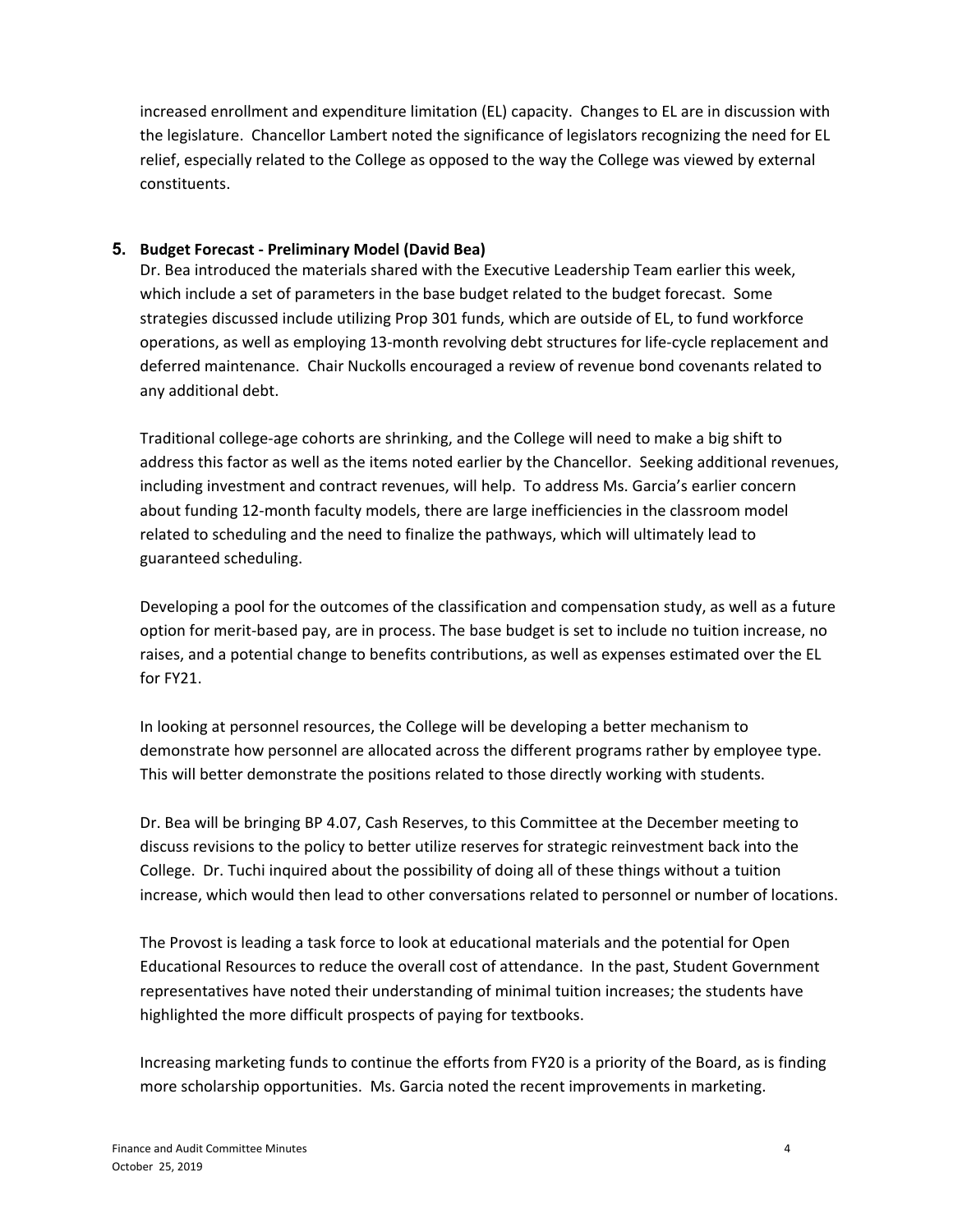## **6. Internal Audit Update (Jeff Silvyn, Kurt Weirich)**

Chair Nuckolls introduced the Internal Audit Update, and Mr. Kurt Weirich presented a draft dashboard on which he would like the Committee to provide feedback. Dr. Tuchi inquired as to how the level of risk is assessed, and Mr. Silvyn noted that the dashboard would be clarified to provide more detail about the type of risk and the scale. Ms. Marie Nemerguth suggested collapsing the completion status, and Ms. Regrutto also suggested adding a column to show the initial date, as well as the actual estimated target date. Mr. Weirich will bring an updated dashboard with a comprehensive list of audits.

Mr. Silvyn noted the Board's interest in a Study Session in February, and he would appreciate this Committee's feedback on the presentation's content. Mr. Silvyn will meet with a subset of this group to discuss this topic, and the conversation will be shared at the December meeting of this Committee.

## **7. Discuss Vacant Seat on the Finance and Audit Committee (Tracy Nuckolls)**

Dr. Tuchi previously provided a suggested name, and Ms. Regrutto suggests someone from the assurance side of risk. An individual with a community background may also be an asset, and there was a suggestion to identify backup individuals in case there are any additional changes in the membership of this Committee. Expectations for the time commitment are also important. The Chair will reach out to an individual to determine their interest.

## **8. CFO Update (David Bea)**

The notion of a bond oversight committee was discussed. The purview of this Committee aligns with some aspects of oversight, but there may be a need to create a separate group to look more toward the public relations aspect of the bonds. Mr. Clinco noted the work of the County's bond oversight committee. Its members champion the efforts of the County through the achievements of the bonds.

Chair Nuckolls noted the importance of the word oversight, as this Committee serves that purpose; Mr. Clinco suggested Bond Advisory Committee and updating the website to describe the role of the Finance and Audit Committee in bond oversight. The County also uses their committee to review the projects, which is a management decision at the College. Mr. Clinco suggested reviewing the results of polling the community, as well as the potential timeline and the potential for other entities to go out for a vote, prior to creating a Bond Advisory Committee.

### **Information Items**

### **9. Future Agenda Items**

- a. Financial Aid Update
- b. Competency-Based Education
- c. Athletics
- d. Marketing
- e. Enrollment Management
- f. Student Payments Demo (December)
- g. Revisions to BP 4.07, Cash Reserves (December)